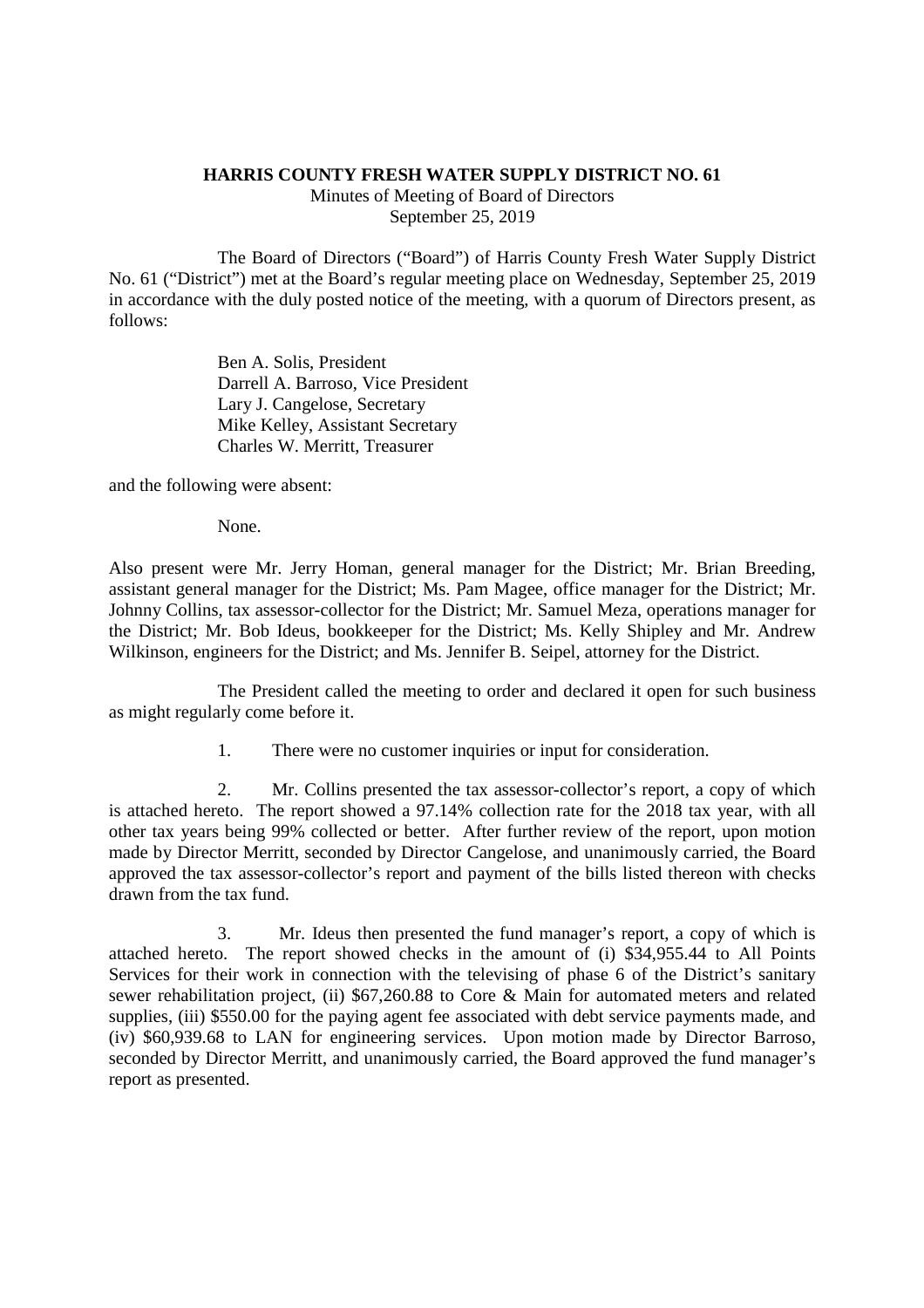4. The Board considered the minutes for the meeting held on September 18, 2019. Upon motion made by Director Cangelose, seconded by Director Merritt, and unanimously carried, the Board approved the minutes as presented.

5. Mr. Meza presented the operations report, a copy of which is attached hereto. With respect to water production, the District pumped 77,322,000 gallons from its wells, with an average daily flow of 2,494,258 gallons. The ratio of water pumped to billed was 97% during the month.

At the wastewater treatment plants, the total combined treatment amounted to 75,680,000 gallons with an average daily flow from the plants of 2,441,290 gallons per day. There were 4.5 inches of rainfall during the month of August.

With respect to the distribution and collection system, 20 bacteriological samples were taken with no coliforms detected. The operator changed out 277 meters in the month of August and made no commercial or residential taps.

With respect to out-of-district water use, Harris County Municipal Utility District No. 248 used 17,589,000 gallons, Emerald Forest used 160,000 gallons, and Harris County Municipal Utility District No. 69 used 685,000 gallons.

As for personnel matters, a safety meeting on rigging and lifting is scheduled for October.

After review, upon motion made by Director Kelley, seconded by Director Barroso, and unanimously carried, the Board approved the operations report as presented.

6. Ms. Shipley then presented the engineer's report, a copy of which is attached hereto. With regard to the relocation of District facilities necessitated by the expansion of N. Eldridge Parkway, Ms. Shipley reported that she and Mr. Luis Sanabria attended a meeting with the City of Houston to review the District's planned relocations. She stated that the meeting was not as productive as she had hoped, with the City representative failing to sign off on the proposed plans. Ms. Shipley stated that they are going to work on scheduling a meeting with a higher up engineer at the City to discuss the constraints that the District is facing in relocating their facilities in this particular area. She stated that she would keep the Board, Mr. Homan, and Mr. Breeding apprised of an updates on the matter.

Ms. Shipley reported that a progress meeting with All Points Inspection Services was held on September 24, 2019, at which they discussed the status of the televising work being done in connection with phase 6 of the District's sanitary sewer rehabilitation project.

After further review and discussion, upon motion made by Director Barroso, seconded by Director Merritt, and unanimously carried, the Board approved the engineer's report as presented.

7. The Board next considered payment of the general fund bills listed on the report prepared by Ms. Magee, a copy of which is attached hereto. After review, upon motion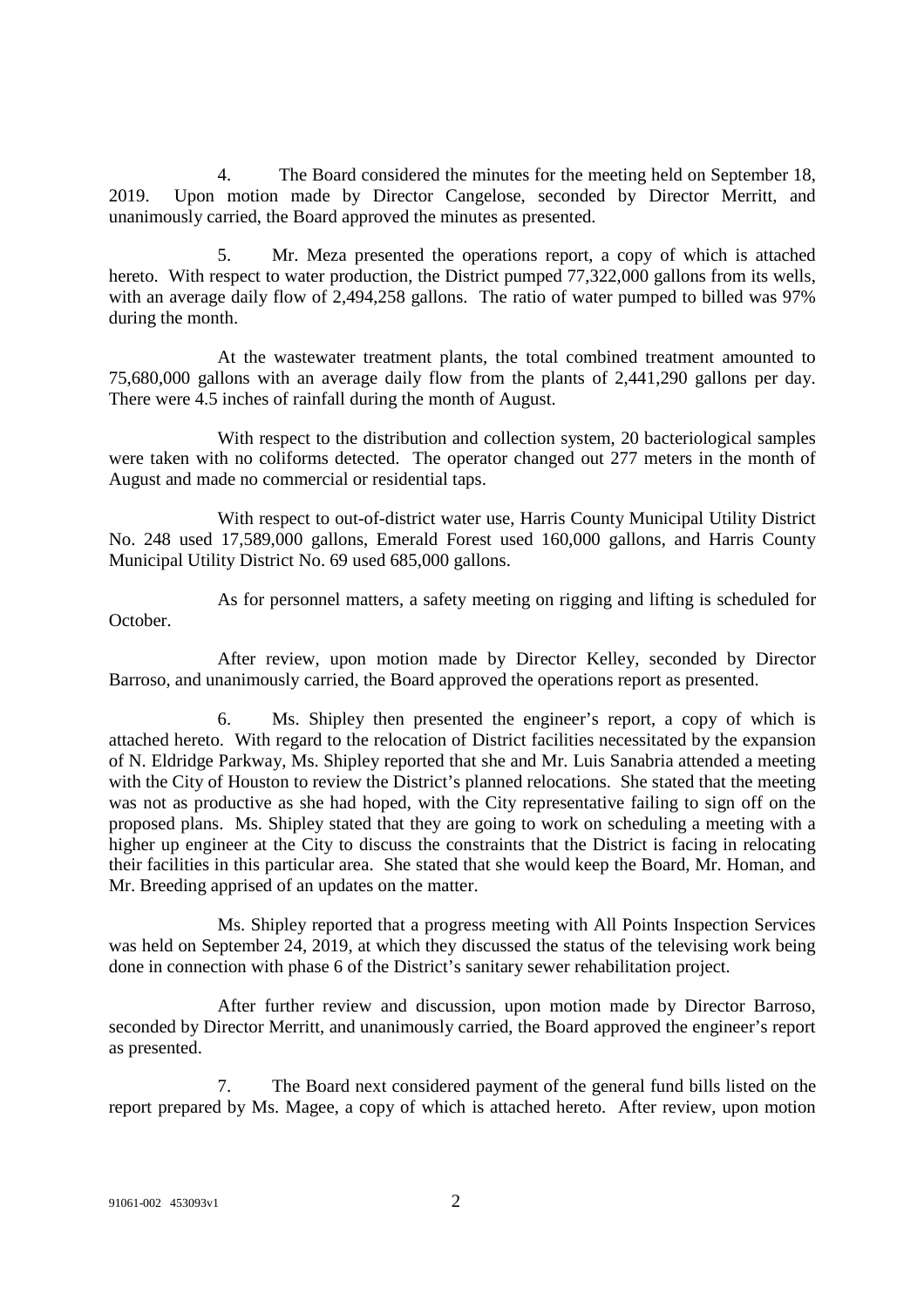made by Director Kelley, seconded by Director Merritt, and unanimously carried, the Board approved payment of the general fund bills as presented.

Mr. Homan, Ms. Magee, and Mr. Breeding presented the management report. Ms. Magee reviewed the District's August financials with the Board.

Mr. Homan and Mr. Breeding reported on the status of the Northwest Crossing Industrial Park development and the proposed division of water and wastewater service between the District and Harris County Municipal Utility District No. 188 ("MUD 188"). They discussed needing an agreement with MUD 188, whereby the parties would agree that the District would provide water service to the development and MUD 188 would provide wastewater service, among other necessary provisions. Ms. Seipel agreed with the proposed course of action. After discussion, upon motion made by Director Cangelose, seconded by Director Barroso, and unanimously carried, the Board authorized its representatives to begin negotiation of the abovereferenced agreement with MUD 188.

Mr. Homan then stated that the District's 2019 Christmas Party will be held on December 14, 2019 at Los Cucos. Director Cangelose expressed satisfaction with the selection of the party location.

Mr. Homan then discussed the recent passing of a District employee. Mr. Homan presented for the Board's consideration the following actions with respect to the handling of the employee's final affairs at the District: (i) that the Christmas bonus that was to be given to the employee be presented to his wife; (ii) that healthcare for his family members on his plan be extended through the end of the year, and (iii) that he be paid for all of his unused vacation and sick days. Upon motion by Director Barroso, seconded by Director Cangelose, and unanimously carried, the Board agreed with the proposed course of action. Mr. Homan also discussed, at some point in the future, presenting the employee's family with a plaque in appreciation of his 15 years of service to the District. The Board agreed. The Board further thanked Mr. Homan, Mr. Breeding, and Ms. Magee for their handling of the matter and expressed sadness for the loss.

Upon motion made by Director Merritt, seconded by Director Kelley, and unanimously carried, the Board approved the management report as presented.

9. The Board considered items for the next agenda, including the hearing on the District's 2019 tax rate.

There being no further business to come before the Board, the meeting was adjourned.

**Secretary**